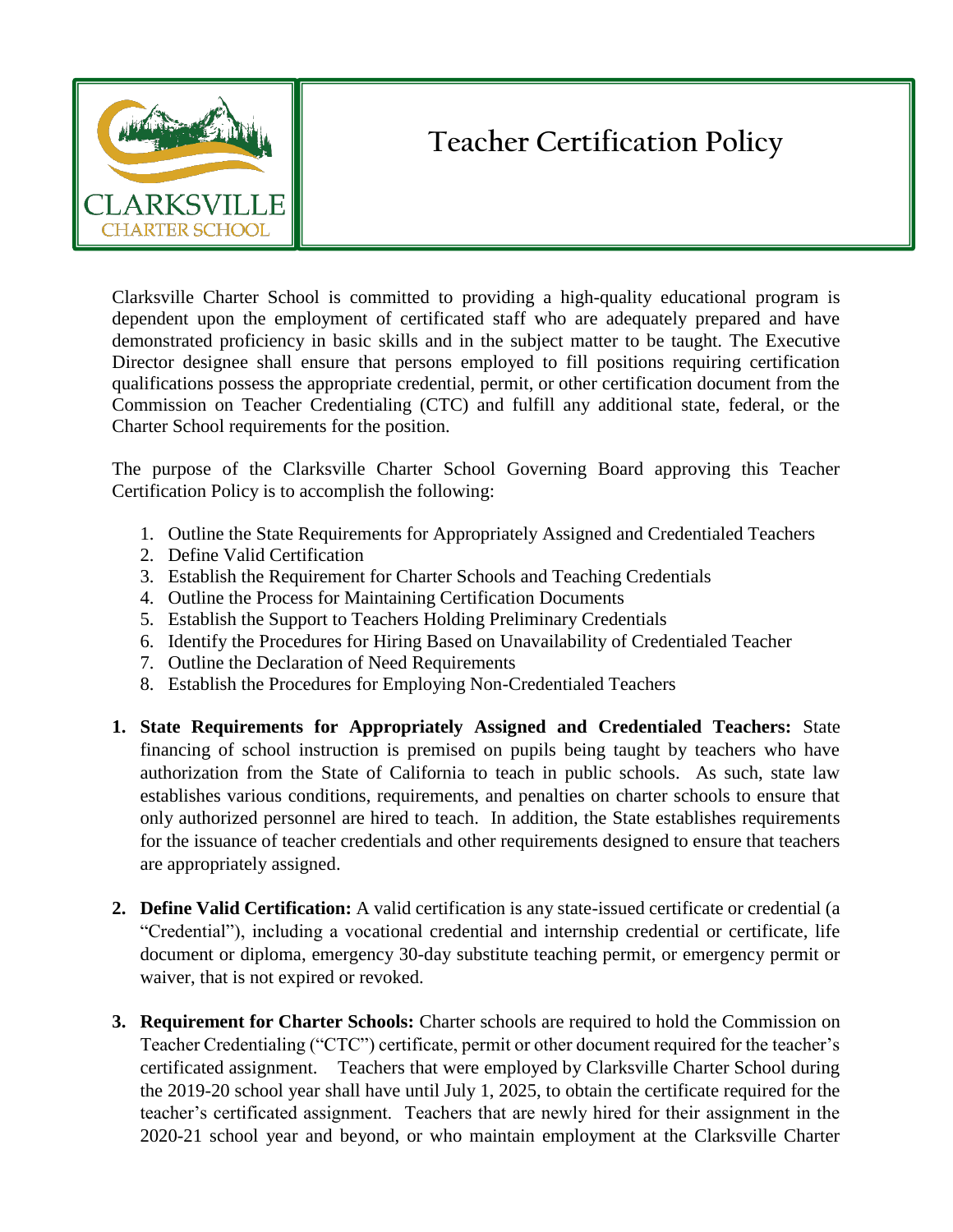School but are assigned to a new teaching assignment, are required to hold the appropriate certification for their assignment.

- In addition to any specific Credential required for the teacher's assignment, all teachers are required to hold a Credential to provide instruction to limited-English-proficient pupils. All teachers employed by the Clarksville Charter School shall have their professional fitness evaluated by the CTC by July 1, 2020.
- **4. Process for Maintaining Certification Documents:** The certificate, permit or other document shall be maintained and on file at the School and are subject to periodic inspection by the Buckeye Union Elementary School District.
- **5. Support for Teachers Holding Preliminary Credentials:** The Executive Director or designee shall provide assistance and support to teachers holding preliminary credentials to enable them to meet the qualifications required for the clear credential.
- **6. Hiring Based on Unavailability of Credentialed Teacher:** The Executive Director or designee shall make reasonable efforts to recruit a fully prepared teacher for each assignment. Whenever a teacher with a clear or preliminary credential is not available, the Executive Director or designee shall make reasonable efforts to recruit an individual for the assignment in the following order: (Education Code 44225.7)
	- 1. A candidate who enrolls in an approved intern program in the region of the Charter School and possesses an intern credential
	- 2. A candidate who is scheduled to complete preliminary credential requirements within six months and who holds a provisional internship permit (PIP) or short-term staff permit issued by the CTC
	- 3. The Board shall approve, as an action item at a public Board meeting, a notice of its intent to employ a PIP applicant for a specific position. (5 CCR 80021.1)
	- 4. An individual who holds an emergency permit or for whom a credential waiver has been granted by the CTC

Prior to requesting that the CTC issue an emergency permit pursuant to item #3 above or a limited assignment permit which allows a fully credentialed teacher to teach outside of his/her area of certification while working toward an added or supplementary authorization, the Board shall annually approve a Declaration of Need for Fully Qualified Educators. The Declaration of Need shall be approved by the Board as an action item at a regularly scheduled public Board meeting, with the entire Declaration of Need being included in the Board agenda. (Education Code 44225, 44225.7; 5 CCR 80023.2, 80026, 80027, 80027.1)

**7. The Declaration of Need:** The Declaration of Need shall certify that there is an insufficient number of certificated persons who meet the Charter School's specified employment criteria for the position(s) and that the Charter School has made reasonable efforts to recruit individuals who meet the qualifications specified in items #1-2 above. The Declaration of Need shall also indicate the number and type of emergency permits that the Charter School estimates it will need during the valid period of the Declaration of Need, based on the previous year's actual needs and projections of enrollment. Whenever the actual number of permits needed exceeds the estimate by 10 percent, the Board shall revise and resubmit the Declaration of Need. (5 CCR 80026)